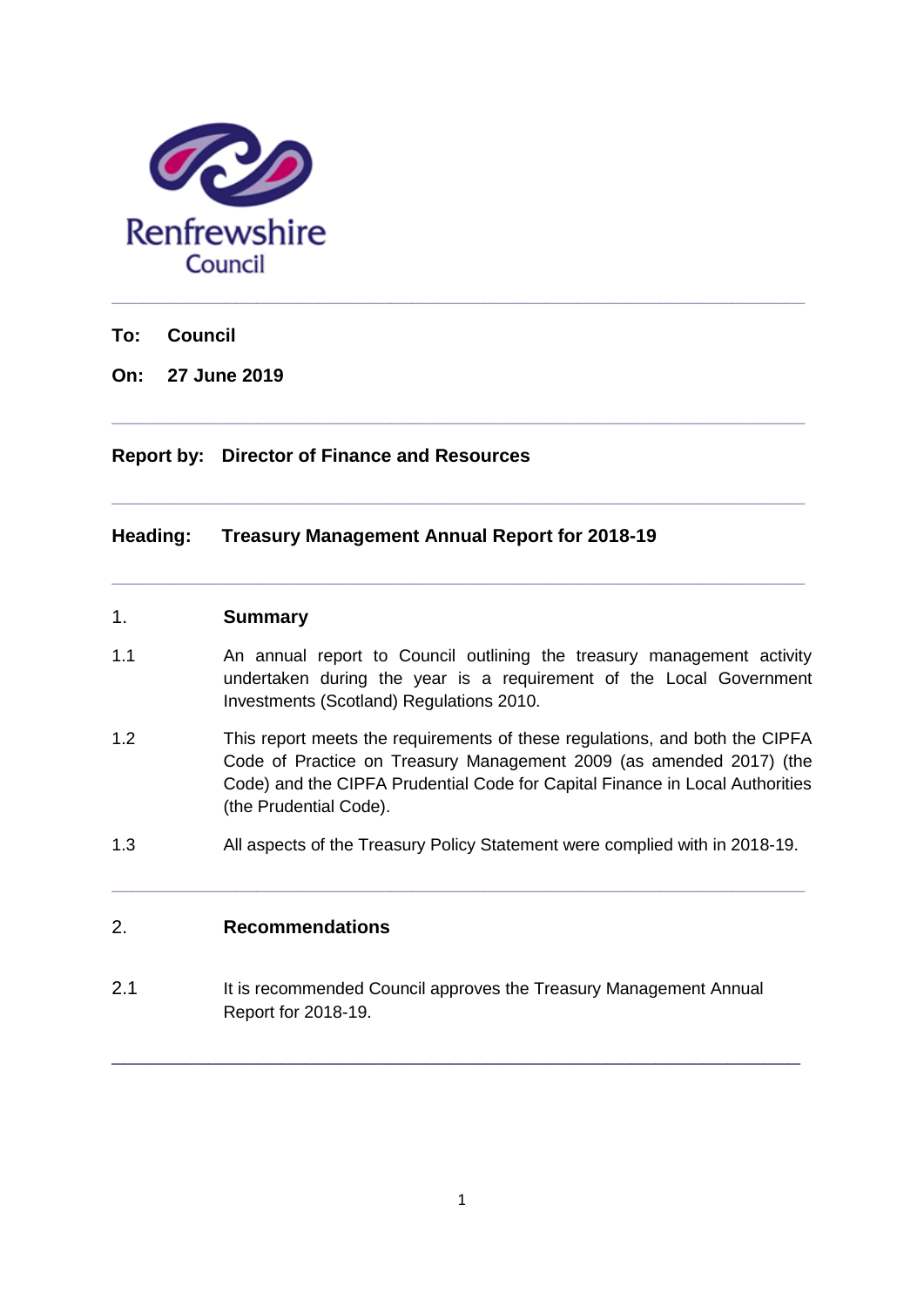# 3. **Review of 2018-19 Treasury Activities**

### 3.1 **Treasury Portfolio Position at 31.03.19**

The Council's external borrowing position at the beginning and end of the last financial year was as follows:-

|                                                    |              | <b>Borrowing Position</b><br>as at 31 March 18 |              | <b>Borrowing Position</b><br>as at 31 March 19 | <b>Change</b> |
|----------------------------------------------------|--------------|------------------------------------------------|--------------|------------------------------------------------|---------------|
|                                                    | $E$ m<br>(b) | Average<br><b>Interest</b><br>Rate             | $E$ m<br>(b) | Average<br><b>Interest</b><br>Rate             | $(b) - (a)$   |
|                                                    |              |                                                |              |                                                |               |
| <b>Long Term Borrowings</b>                        |              |                                                |              |                                                |               |
| Public Work Loans Board -<br>(PWLB) Fixed Interest | 175.20       | 4.79%                                          | 171.67       | 4.70%                                          | (3.53)        |
| <b>Market Loans</b>                                | 52.91        | 4.69%                                          | 52.92        | 4.69%                                          | 0.01          |
| <b>Total Long Term</b>                             | 228.11       | 4.78%                                          | 224.59       | 4.70%                                          | (3.52)        |
|                                                    |              |                                                |              |                                                |               |
| <b>Short Term Borrowings</b>                       |              |                                                |              |                                                |               |
| <b>Common Good Funds</b>                           | 3.44         | 0.46%                                          | 3.79         | 0.71%                                          | 0.35          |
| Agencies, Joint Boards                             | 1.91         | 0.46%                                          | 2.75         | 0.71%                                          | 0.84          |
| <b>Total Short Term</b>                            | 5.35         | 0.46%                                          | 6.54         | 0.71%                                          | 1.19          |
|                                                    |              |                                                |              |                                                |               |
| <b>Total Borrowings</b>                            | 233.46       | 4.78%                                          | 231.13       | 4.78%                                          | (2.33)        |
|                                                    |              |                                                |              |                                                |               |
| <b>Temporary Investments</b>                       | 112.01       | 0.54%                                          | 153.68       | 0.88%                                          | 41.67         |
|                                                    |              |                                                |              |                                                |               |

### **4. Review of Borrowing and Investment Outturn for 2018-19**

- 4.1 Overall, the Council's total external borrowings decreased by £2.33 million. This was mainly due to the scheduled repayment of maturing loans to Public Works Loan Board (PWLB).
- 4.2 Temporary investments held by the Council increased by £41.67 million. The increase in investments is attributable to a number of issues: the impact of the ongoing medium term debt smoothing strategy, the delay in settling the 2018/19 pay award, grant received in advance of expenditure being incurred eg 1140 hours expansion, and also to investments agreed by the council in 2018/19 where expenditure will be incurred over a number of financial years eg Tackling Poverty. In line with the Council's Treasury Management Strategy no new borrowing was undertaken and investment balances were also used to fund capital investment requirements for the year. The level of cash balances held are required to fund the agreed capital programme, scheduled PWLB repayments and a number of cash-backed provisions and reserves that the Council has made for specific purposes in closing the 2018-19 accounts.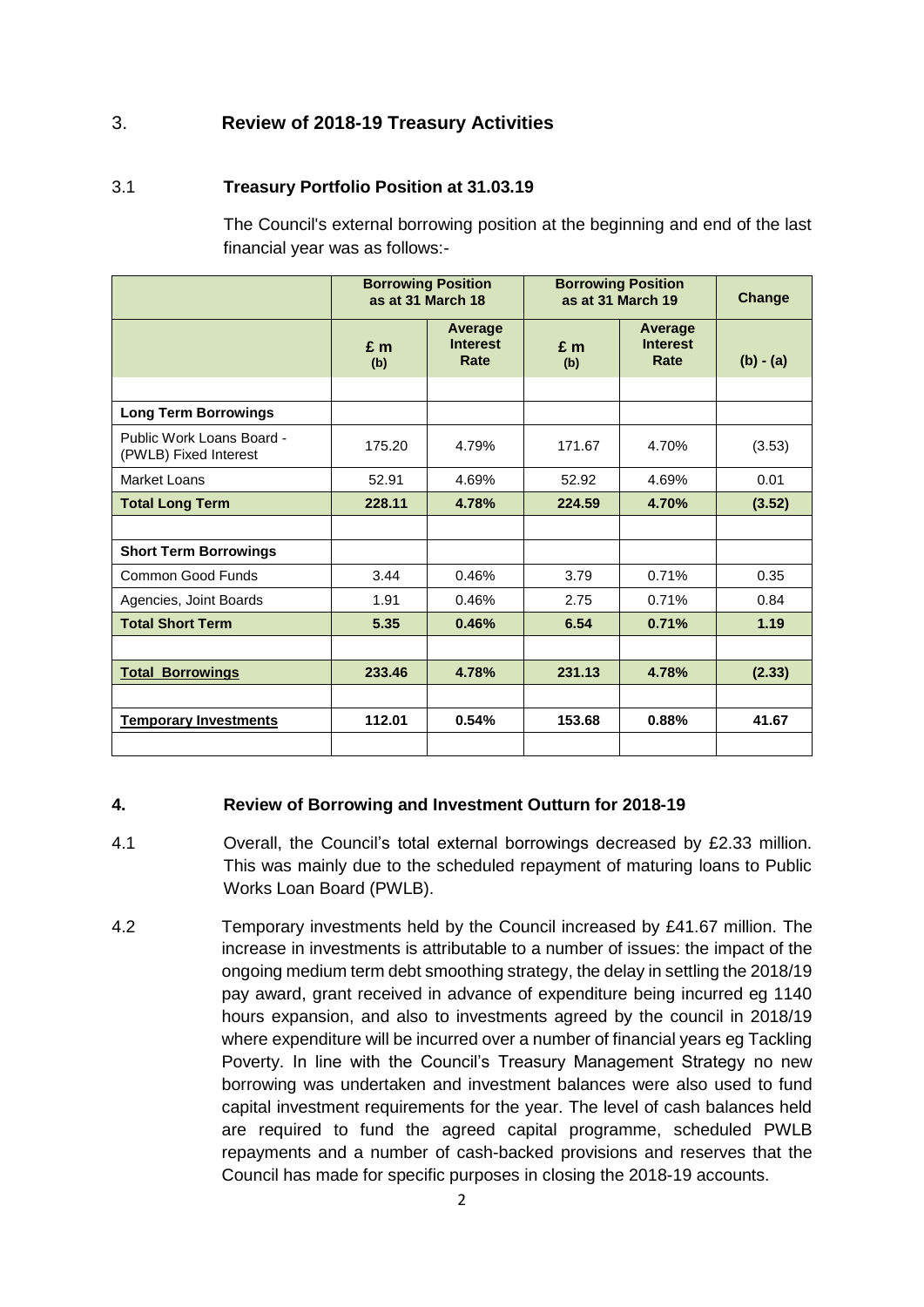### **5. Review of Borrowing Strategy and New Borrowing during 2018-19**

5.1 The agreed strategy for 2018-19 was approved by Council on 2 March 2018. Based on the Council's planned programme of investments and interest rate forecasts for the year, the Council's borrowing strategy was to use internal cash balances to finance the Capital Investment Programme, acknowledging that this principle did not include the short and longer term financing impact of City Deal projects. As outlined above and in line with this strategy, no new borrowing was undertaken in 2018-19.

### **6. Review of Investment Strategy and Investment Outturn for 2018-19**

6.1 In carrying out investment activities, the Council will have regard to The Local Government Investment (Scotland) Regulations 2010, the accompanying Scottish Government Finance Circular 5/2010 and the CIPFA Treasury Management in the Public Services Code of Practice and Cross-Sectoral Guidance Notes ("the Treasury Management Code").

The Council's investment priorities are the :

- security of capital and
- liquidity of its investments

The Council's investment policy was outlined in the Council's Annual Investment Strategy Report 2018-19 which was approved by Council on 2 March 2018. This policy set out the Council's approach for choosing investment categories and counterparties, and is based on credit ratings provided by the three main credit rating agencies supplemented by additional market data (such as rating outlooks, credit default swaps, bank share prices etc.).

- 6.2 The Investment Strategy for 2018-19 anticipated the Bank Rate staying low throughout the year, with marginal increases commencing over the medium term. The strategy agreed was therefore to continue to avoid locking into longer term deals while investment rates remained at historically low levels. However, if attractive rates became available with counterparties of particularly high creditworthiness making longer-term deals worthwhile then these investments would be considered.
- 6.3 Deposit rates remained low at the start of 2018/19. However, the Bank of England Monetary Policy Committee (MPC) increased the Bank Rate by 0.25% in August 2018. This was the second rate rise in ten years and rates increased gradually from then until the year end on the expectation of a further increase in Bank Rate. Rates have since fallen away again in the new financial year as the prospect of further significant rate rises diminishes. The current low rates and ongoing economic and political uncertainty has highlighted the need for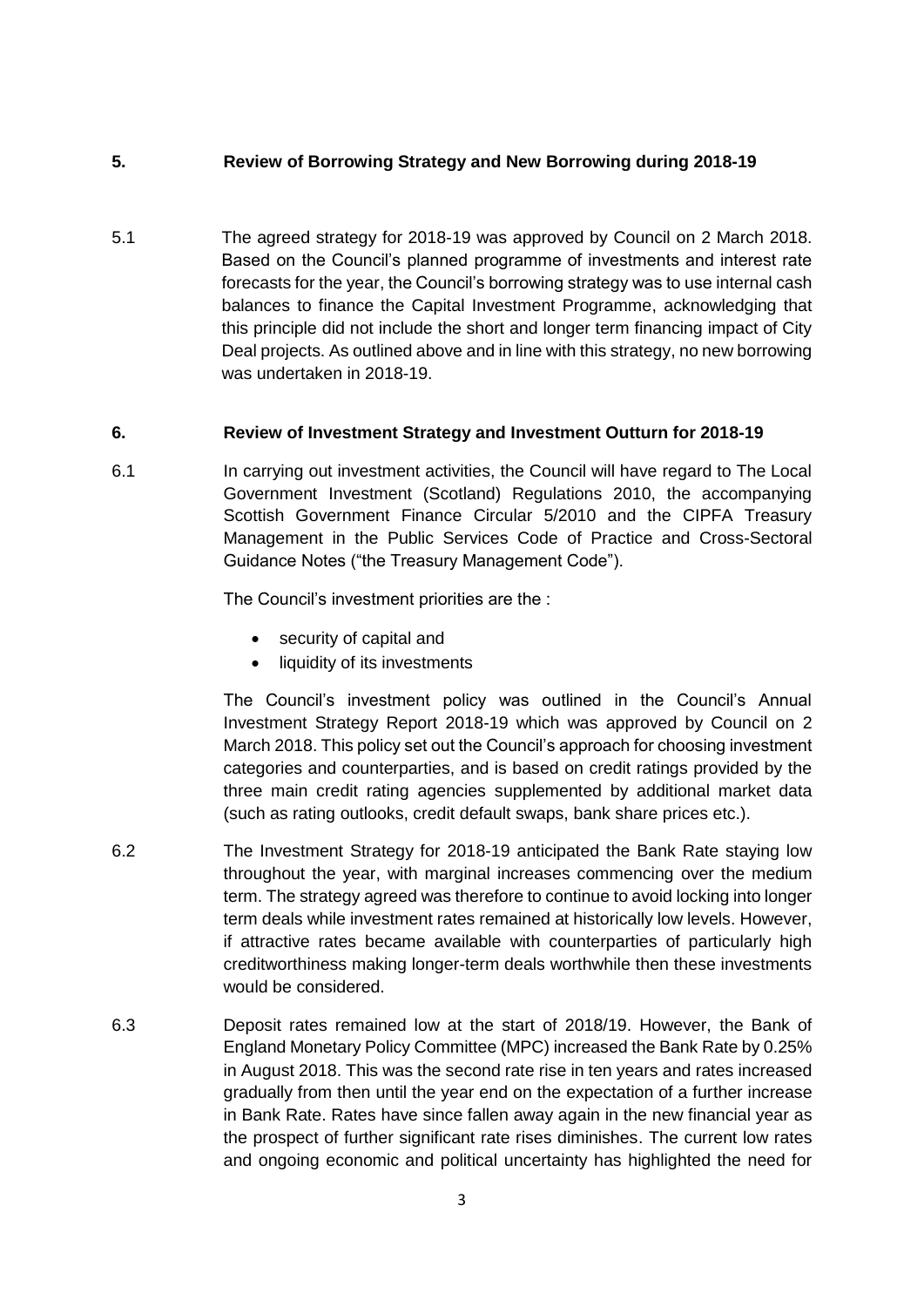caution to be maintained in the Council's treasury investment activity in the shorter term.

- 6.4 During 2018-19, the Council only invested with institutions listed in the Council's approved Counterparty list and in the permitted investment categories. The investment activity during the year conformed to the approved strategy, and the Council had no liquidity difficulties.
- 6.5 The table below shows interest rates achieved by the Council on its temporary investments during the year and for comparison the benchmark comparator, the average 7 day LIBID rate (uncompounded).

| <b>Temporary investments -</b><br>internally managed | 2017/18  | 2018/19  |
|------------------------------------------------------|----------|----------|
| Average Investment                                   | £145.53m | £231.41m |
| Actual rate of return                                | 0.46%    | 0.71%    |
| Benchmark return                                     | 0.21%    | 0.51%    |

- 6.6 The graph below shows the trend of interest rates on our investments over the course of the year. The Council out-performed the average benchmark for the year. Throughout the year the Council made use of opportunities where appropriate to invest for longer periods with high quality counterparties up to one year when better rates were available. These special tranche rates offered some value over the year however, deposit rates remained depressed during the year due to the potential impact of Brexit on the UK economy and continuing weak expectations for the global economy.
- 6.7 The current treasury strategy remains appropriate to the Council's ongoing financial, investment and treasury requirements, but is continually reviewed to ensure it remains supportive to the Council's overall financial position, investment priorities and medium term financial forecasts. The strategy is currently being reviewed to ensure as the economic and political landscape changes, and as the Council's financial strategy develops, that borrowing and investments are managed to accommodate both short to medium term treasury requirements and also to ensure that best value is secured from longer term investment in instruments appropriate for this purpose and consistent with the Council's risk profile.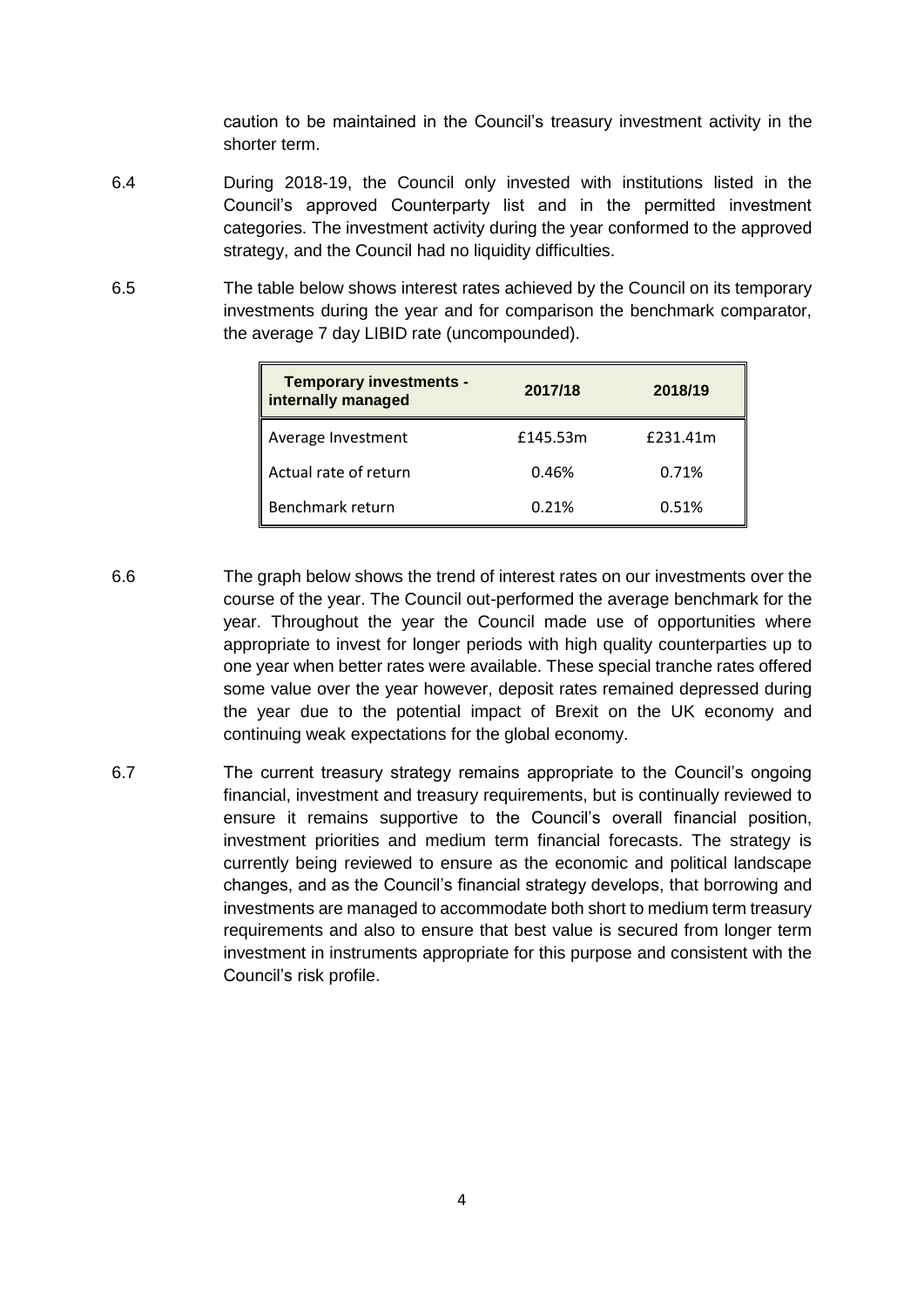

## **7. Debt Rescheduling**

7.1 No rescheduling was undertaken during the year as the average 1% differential between PWLB new borrowing rates and premature repayment rates made rescheduling uneconomic and the Council continued to use internal cash balances to finance ongoing capital investment in the short term.

## **8. Compliance with Treasury Limits**

- 8.1 The Prudential Code for Capital Finance in Local Authorities came into force on 1 April 2004 and replaced the previous system of "Section 94" Government controls over capital investment and borrowing. The Prudential Code allows greater local flexibility for investment decisions that are informed and supported by a "basket" of performance indicators. The 2018/19 indicators were approved by Council on 2 March 2018, and subsequently revised on 13 December 2018.
- 8.2 The Council's overall performance against the basket of these indicators provides a firm basis for the monitoring and control of capital investment and borrowing and for determining that it is affordable. Certain headline indicators are sub-divided per recommended best practice into two programmes – housing and non-housing.
- 8.3 The key performance indicators for Treasury are:
	- 1. An "operational boundary" for the Council's external borrowing (the upper limit for the aggregate external borrowing needed) plus an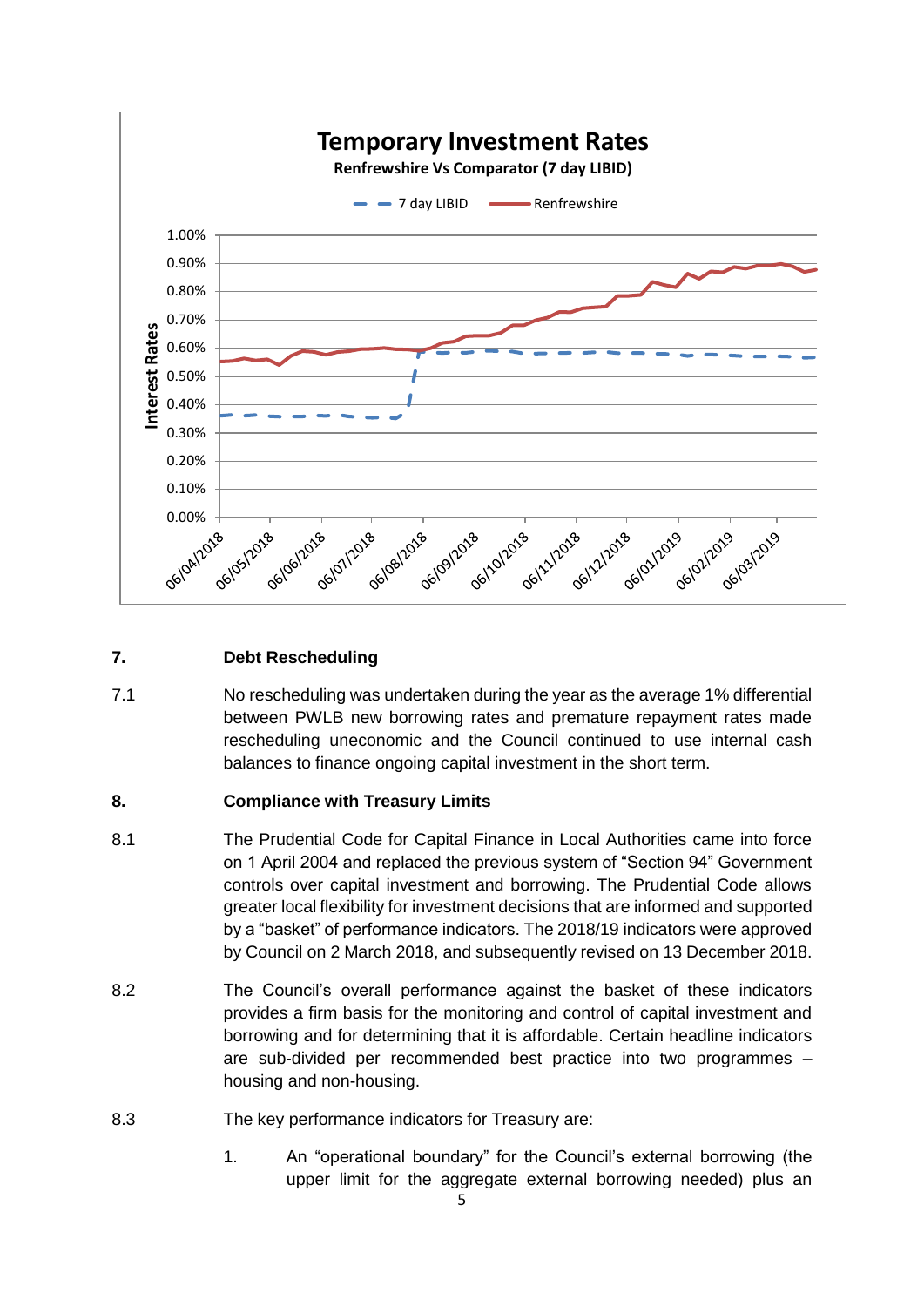"authorised limit" for the Council's external borrowing (the upper limit of aggregate external borrowing that is affordable and prudent).

- 2. A ratio of financing costs to net revenue stream (an affordability measure for debt repayments).
- 3. An upper limit for fixed rate borrowing maturing within the short, medium and long term (to ensure that the Council is not exposed to a significant re-financing requirement in the short to medium term).

In addition, it is a requirement of the Council's Treasury Policy Statement that the maximum amount of long term borrowings maturing in any one year will be no more than 15% and the maximum amount of long term borrowings maturing in any five year period will be no more than 50%. The objective of these limits is to ensure that the Council is not exposed to a significant re-financing requirement over a short period when interest rates could be relatively high.

#### 8.4 External Borrowing at the Year-end

The Council's aggregate external debt was contained within both the operational boundary and the authorised limit. The outturn compared to the prudential limits is as follows:

| 2017/18<br><b>Outturn</b> |                                                            | 2018/19<br><b>Borrowing</b><br><b>Limits</b> | 2018/19<br><b>Outturn</b> |
|---------------------------|------------------------------------------------------------|----------------------------------------------|---------------------------|
| £m                        |                                                            | £m                                           | £m                        |
| 305.29                    | Aggregate external debt of the Council at 31 March<br>2019 |                                              | £298.86                   |
| 413                       | <b>Operational Boundary</b>                                | 370                                          |                           |
| 430                       | <b>Authorised Limit</b>                                    | 385                                          |                           |

#### 8.5 Ratio of Financing Costs to Net Revenue Stream

This indicator is expressed as a proportion. Both the Housing and Non-housing programme were within estimate.

| 2017/18<br><b>Outturn</b> |             | 2018/19<br><b>Estimated</b><br><b>Ratio</b> | 2018/19<br><b>Outturn</b> |
|---------------------------|-------------|---------------------------------------------|---------------------------|
| %                         |             | %                                           | $\%$                      |
| 59.94                     | Housing     | 42.77                                       | 51.72                     |
| 5.72                      | Non-Housing | 4.62                                        | 5.42                      |

The higher than forecast outturn position reflects adjustments made to planned debt repayments linked to the Council's ongoing medium term debt smoothing strategy across both the general fund and housing revenue account. Excluding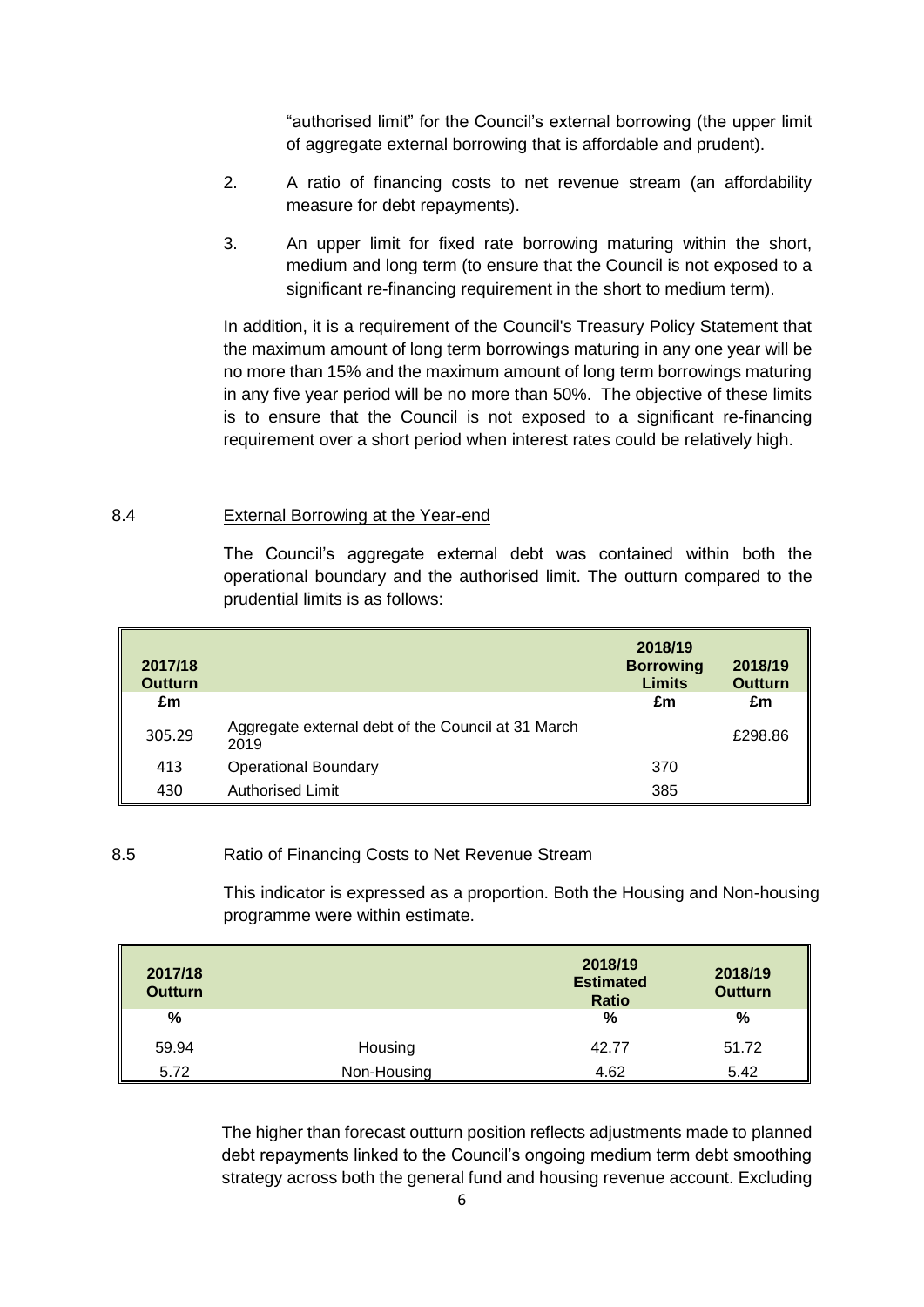these adjustments the outturn is 42.88% for Housing and 5.54% for Non-Housing Services.

#### 8.6 Fixed Rate Borrowing Maturing within the Short, Medium and Long Term

This indicator is expressed as a proportion of the total debt of the Council. The maturity profile of the Council's external debt is well within the approved limits. The outturn compared to the estimate is as follows:

| 2017/18<br><b>Outturn</b> |                                | 2018/19<br><b>Approved</b><br><b>Upper Limits</b> | 2018/19<br><b>Outturn</b> |
|---------------------------|--------------------------------|---------------------------------------------------|---------------------------|
| $\%$                      |                                | $\%$                                              | %                         |
|                           | <b>Short term</b>              |                                                   |                           |
| 1.55                      | Under 12 months                | 15                                                | 1.48                      |
|                           | <b>Medium term</b>             |                                                   |                           |
| 1.46                      | 12 months and within 24 months | 15                                                | 0.55                      |
| 1.72                      | 24 months and within 5 years   | 15                                                | 1.57                      |
| 4.76                      | 5 years and within 10 years    | 50                                                | 4.47                      |
|                           | Long term                      |                                                   |                           |
| 90.51                     | 10 years and above             | 100                                               | 91.93                     |

### 8.7 Long Term Borrowing Maturity Profile

During the financial year, the Council operated within the treasury limits set out in the Council's Treasury Policy Statement and Treasury Strategy Statement. The Council's debt maturity profile at 31 March 2019 was within these limits with the exception of the debt maturing in the year 2048/49. The debt maturing in the year 2048/49 is 18.37% of the portfolio as compared to a target of 15%. This marginal breach on the 15% target emerged as a consequence of a change implemented in 2007/08, in the way Lender Option/Borrower Option (LOBO) loans are treated in calculating the Council's maturity profile. Previously the next option date was used as a "potential" maturity date for each loan and this has been changed to the actual maturity end date for each loan. This better reflects the maturity risk in relation to these loans and although it does marginally breach our 15% target in 2048/49, it is expected that the debt will be subject to re-profiling well in advance of the 2048/49 maturity date.

The table below shows the "maturity profile" of the Council's long term borrowing. The heavy black line shows the debt maturing - and therefore requiring to be replaced - during each year up to 2064. The lighter broken line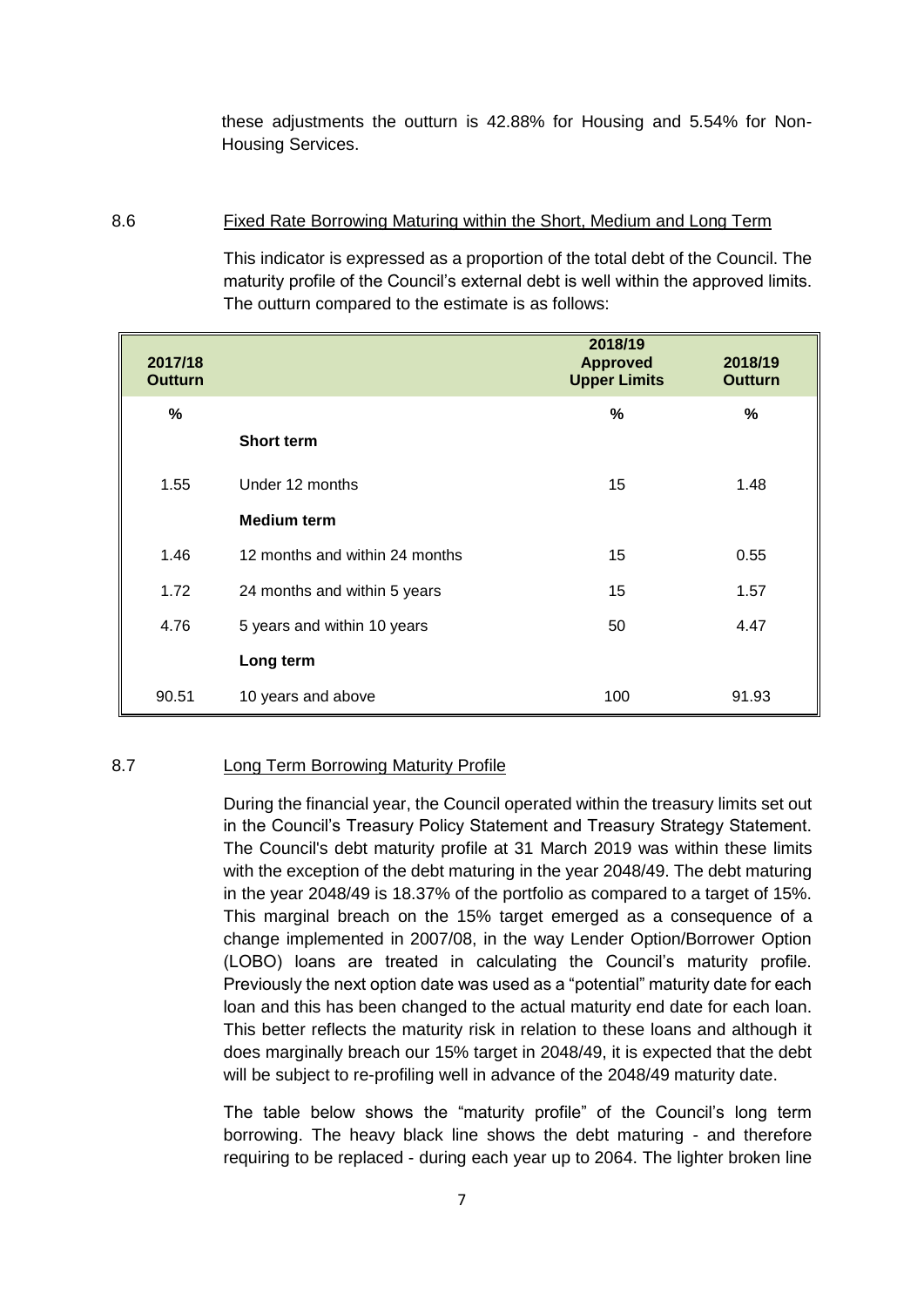shows the debt maturing in the five year period for each year up to 2064. All years are below 40% and well within our policy limit of 50%.



**\_\_\_\_\_\_\_\_\_\_\_\_\_\_\_\_\_\_\_\_\_\_\_\_\_\_\_\_\_\_\_\_\_\_\_\_\_\_\_\_\_\_\_\_\_\_\_\_\_\_\_\_\_\_\_\_\_\_\_\_\_\_\_\_\_\_\_**

#### **Implications of the Report**

- 1. **Financial** *-* As described in this report
- 2. **HR & Organisational Development** *-* None
- 3. **Community Planning** None
- 4. **Legal** *-* None
- 5. **Property/Assets** None
- 6. **Information Technology** *–* None
- 7. **Equality & Human Rights** *–* The Recommendations contained within this report have been assessed in relation to their impact on equalities and human rights. No negative impacts on equality groups or potential for infringement of individuals' human rights have been identified arising from the recommendations contained in the report because it is for noting only. If required following implementation, the actual impact of the recommendations and the mitigating